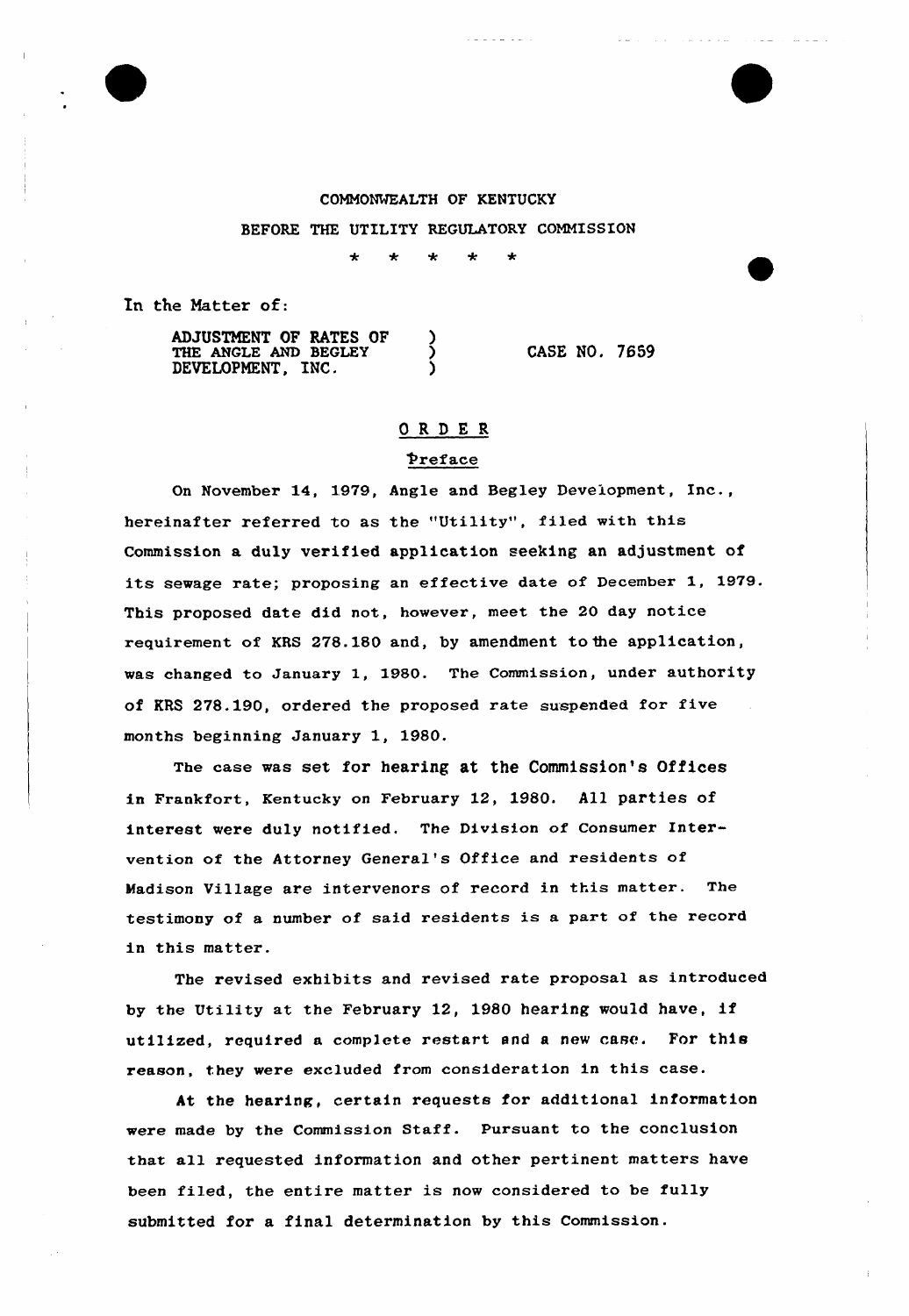#### Test Period

The Utility has selected the twelve month period ending September 30, 1979, as the "Test-Year" and has submitted tabulations of revenues and expenses for this period including proforma adjustments thereto for the Commission's consideration in the determination of rate adjustments. Said tabulations along with those found reasonable by this Commission are included in Appendix "C" of this Order.

### Rate Determination

While the Commission has traditionally considered the original cost of utility plant, the net investment, the capita1 structure, the cost of reproduction and the going concern in the determination of fair, just, and reasonable rates, its experience in the establishment or adjustment of rates for sewage utilities has indicated that these valuation methods are not always appropriate. Sewage utilities are unique to the extent that the cost of facilities has usually been included in the cost of the individual lot. The owner and/or operator of the utility is, in many instances, the developer of the real estate. There are numerous instances of title changing hands prior to the effective date of Commission jurisdiction (January 1, 1975). Further, the Commission has found that the books, records and accounts of many of these utilities are incomplete. In such instances, the fixing of rates on the above methods of valuation is impossible. The Commission is, therefore, of the opinion that the "Operating Ratio Method" $(1)$  should be utilized in rate-making determinations for sewage utilities although it is recognized that there may be instances where another method could be more valid.

## Findings In This Matter

The Commission, after consideration of all the evidence of record and being advised, is of the opinion and finds:

That, in this instance, the determination of rates and 1. revenue requirements should be based on the operating ratio method.

 $\overline{2}$ 

<sup>(1)</sup> Operating ratio is defined as the ratio of expenses, including depreciation and taxes to gross revenues.

Operating Ratio = Operating Expenses + depreciation + taxes Gross Revenues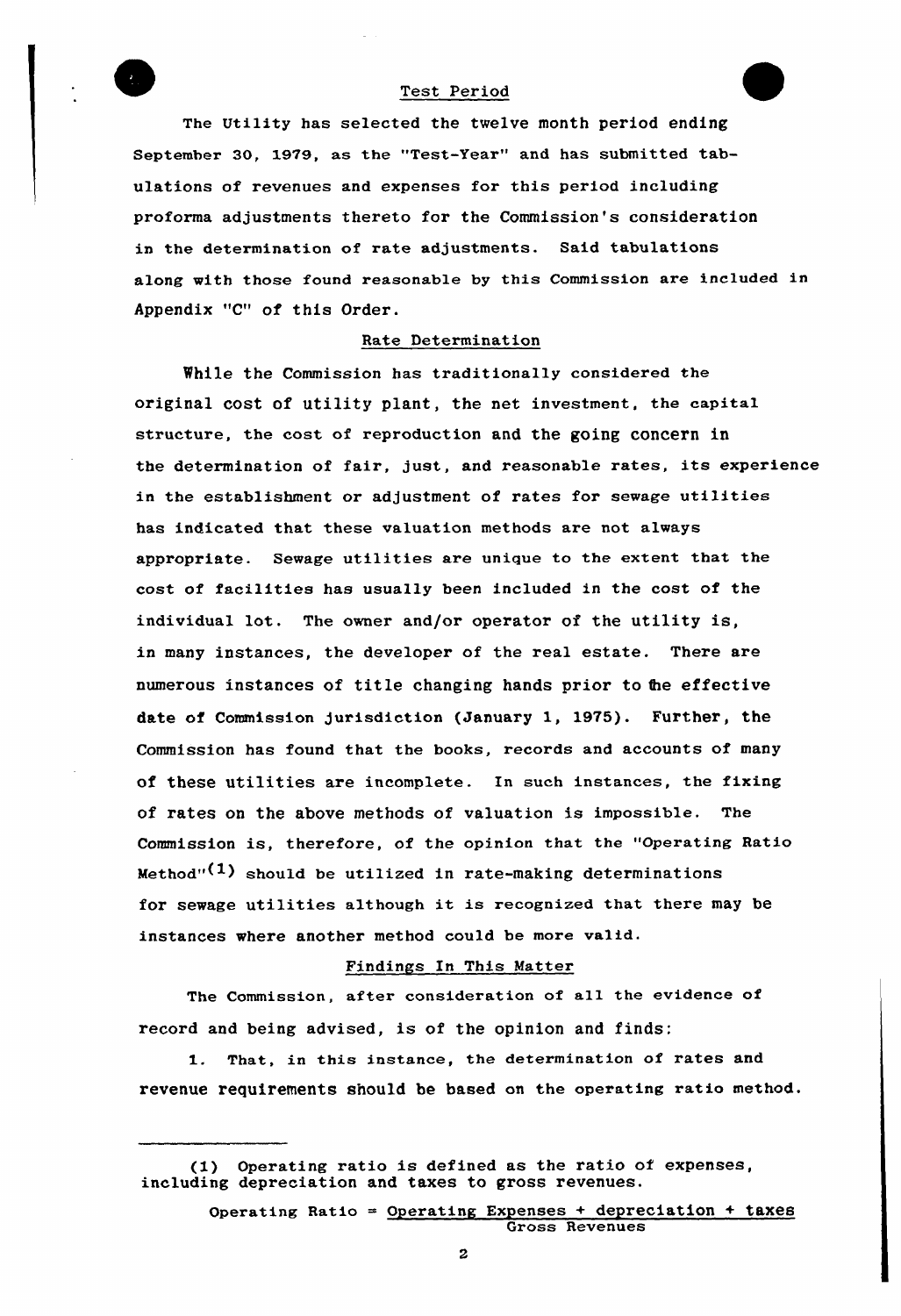

2. That the rate prescribed and set forth in Appendix "A", attached hereto and made a part hereof, is the fair, just, and reasonable rate to be charged for sewage sexvices rendered by the Utility, in the Madison Uillage Subdivision of Madison County, Kentucky.

3. That an operating ratio of 0.88 results from the proforma revenues and expenses as adjusted and provides a reasonable return  $margin<sup>(2)</sup>$  in this instance.

4. That the rate proposed by the Utility is unfair, unjust, and unreasonable in that it would produce revenues in excess of those found reasonable herein and should be denied.

5. In past years when depreciation on contributed property was not a significant matter to rate making, it was traditionally, included in the rate-making process. Today, however, the value of contributed property is frequently more than the value of noncontributed property, and the matter of a depreciation allowance thereon is <sup>a</sup> significant matter to rate making. Further, it is common practice for a builder or developer to construct water and sewage facilities that add to the value and salability of his subdivision lots and to expense this investment cost in the sale price of these lots or, as an alternative, to donate these facilities to <sup>a</sup> utility company.

The Commission is of the opinion and finds that depreciation on contributed property for water and sewage utilities is not justified and should not be included in rate-making determinations for these utilities. The cases and decisions listed in Appendix "B", attached hereto and made a part hereof, are hereby referenced as substantiation of the Commission's position in this matter.

6. According to the record and testimony in this matter, the Utility increased its monthly rate from \$7.00 to \$8.00 on February 1, l979, without seeking or obtaining Commission approval thereof. All monies collected by the Utility in excess of \$7.00 per month per customer should be refunded to those parties from whom the said excess monies wexe collected. Further, that a plan and schedule fox

3

<sup>(2)</sup> Return margin is the amount remaining for the payment of a return on the investment of the security holders.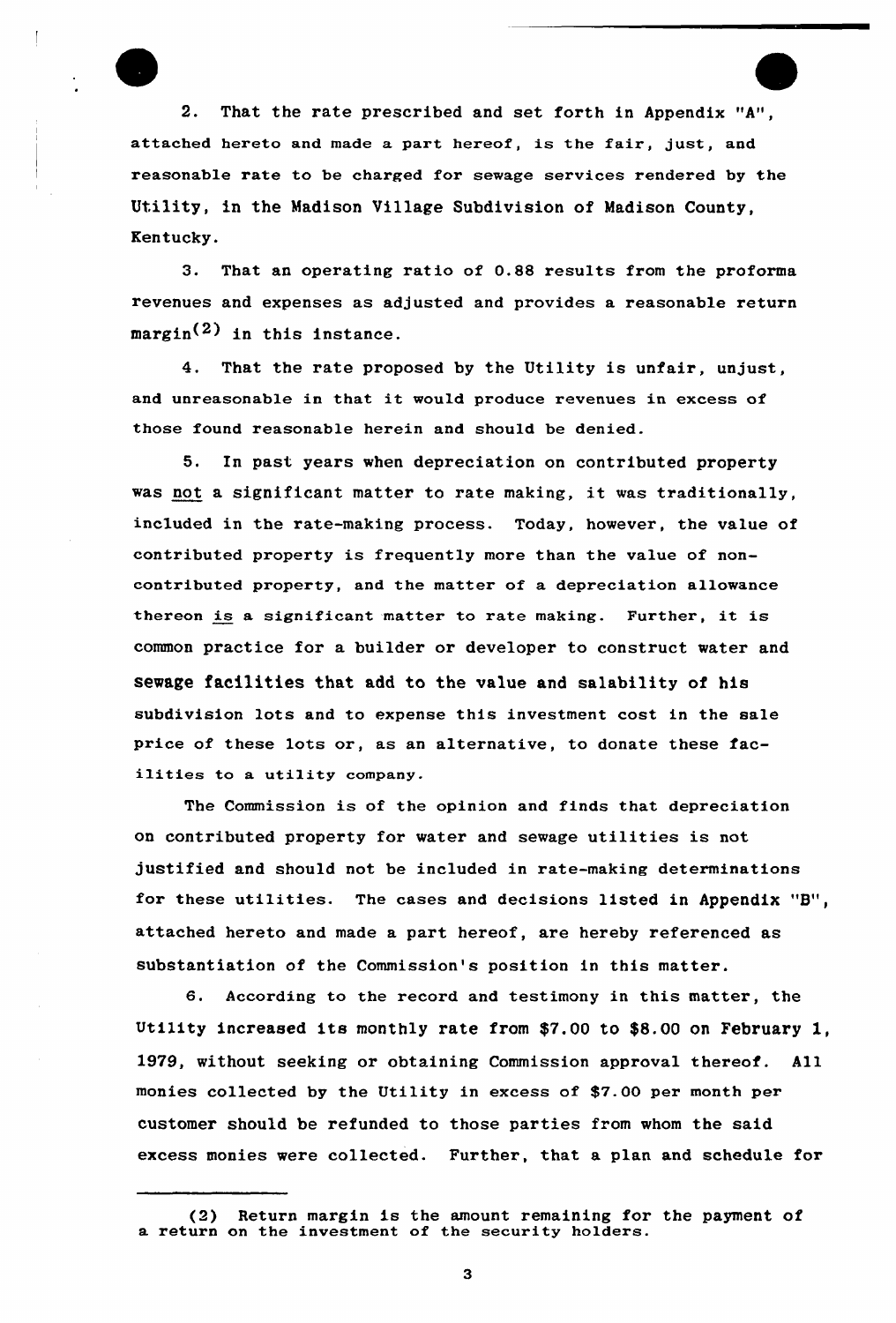said refund should be submitted to the Commission within thirty (30) days of the date of this Order and a certificate of compliance, stating that all refunds have been made should be filed with this Commission within thirty (30) days of completion of said refund.

7. That the Commission, after consideration of the tabulation of test-year and pro)ected revenues and expenses submitted by the Utility, concludes that these revenues, expenses and adjustments can be summarized as shown in Appendix "C", attached hereto and made a part hereof. On the basis of the said Appendix "C" tabulation, the Commission further concludes that annual revenues in the amount of \$12,902 are necessary and will permit the Utility to meet its reasonable expenses fox providing sewage collection and disposal service to 112 customers.

8. That the Commission, in order to comply with Section (3) of KRS 278.190  $(3)$ , is obligated to render a decision in this matter no later than September 14, 1980. Further, that the date this Order is entered will be within the five-month suspension period imposed by this Commission; and the Utility should not implement its proposed rate after expiration of said suspension period.

9. That although the Commission has requested the Applicant to obtain a "Third Party Beneficiary Agreement" and to file a copy of this agreement with th Commission, the Applicant, as of the date of this Order, has not complied with this request.

1O. That the granting of any rate increase in this matter should be contingent upon the Applicant obtaining a Third Party Beneficiary Agreement, or an acceptable alternative agreement whereby the continuity of service to its customers will be guaranteed. Further, that a copy of said agreement should be furnished to the Commission within sixty (60) days of the date of this Order.

<sup>(3)</sup> Section (3) of EBS 278.190 stipulates that the Commission in any proceeding involving a proposed increase in rates or charges is obligated to decide the matter as speedily as possible and, in any event, not later than ten months after the date of the filing of the application. The application in this matter was filed November 14, 1979.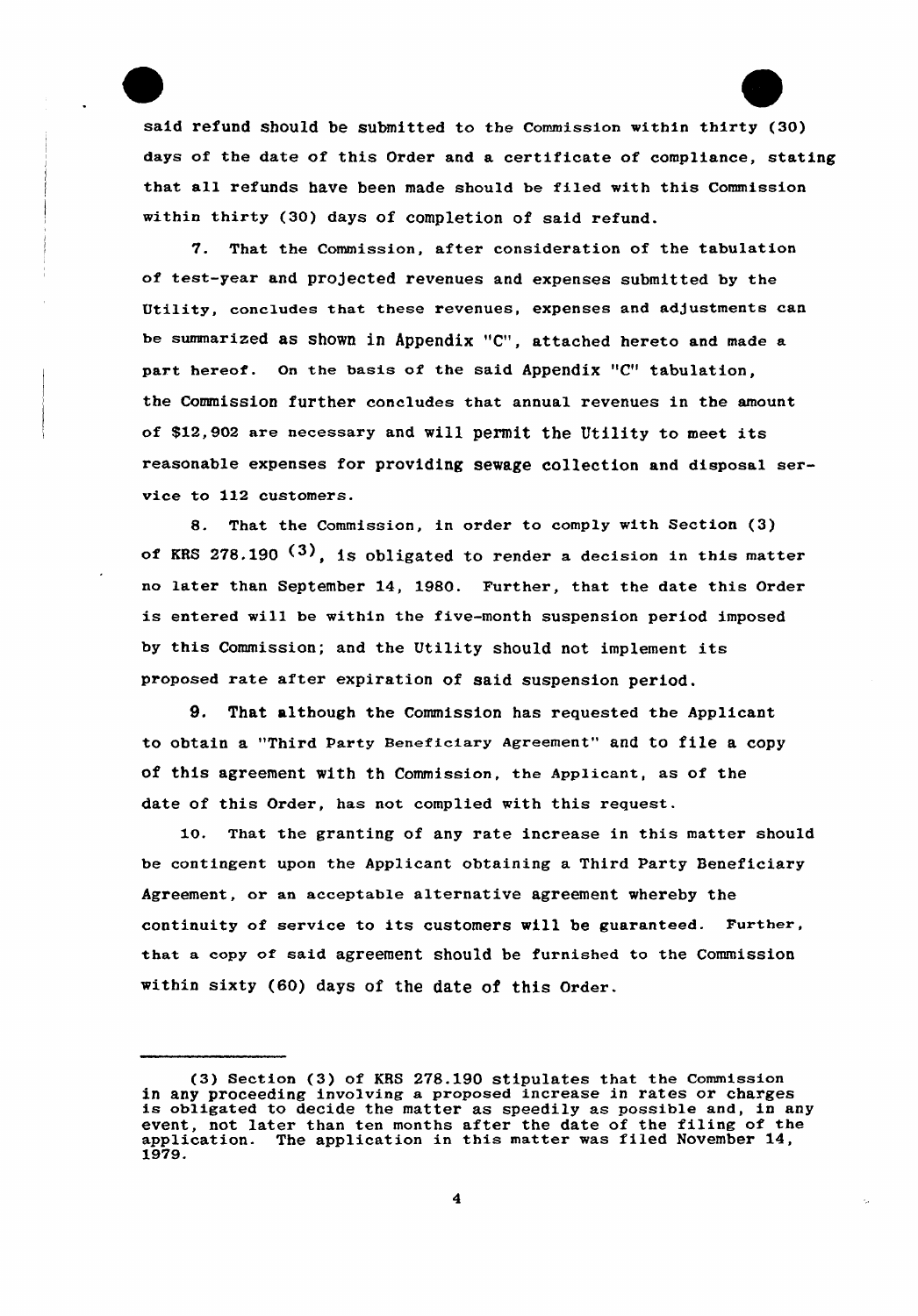11. The Utility, in order to provide for better protection of its property and for improved public safety, has proposed the construction of a security fence enclosure for the treatment plant. The Commission concurs in this proposal and finds the estimated cost of \$4,875 to be reasonable. Further, that the actual cost of this work should be capitalized and depreciated at a rate of 5% per year. Further, that upon completion of the said enclosure, the Utility will qualify for a more reasonable premium for liability insurance; and said premium should then be allowed as an annual expense for ratemaking purposes.

 $\mathbf{L}$ 

 $\mathbf{r}$ 

 $\epsilon$ 

 $\mathbf{r}$ 

 $\mathbf i$ 

 $\mathbf{H}$ 

 $\mathbf{B}$ 

b.

 $\mathbf{r}$ 

 $\mathbf{f}$ 

 $\mathbf{t}$ 

 $\mathbf{u}$ 

τÎ

 $\mathbf T$ 

 $\mathbf{d}$ 

 $\mathbf{I}$ 

12. That the annual costs to the Utility for depreciation of the enclosure fence of \$243.75 and \$592.00 for insurance should be included in the sewage service rate found reasonable by this Commission; but only after completion of the proposed fence, obtaining insurance coverage, and the filing of acceptable documentation of these matters with this Commission.

### ORDERS IN THIS MATTER

The Commission on the basis of the matters hereinbefore set forth and the evidentiary record in this case:

HEREBY ORDERS That the "Effective Date" for the rates set forth in Appendix "A" shall be the date on which the Utility files with the Commission an acceptable "Third Party Beneficiary Agreement" or an acceptable alternative agreement whereby the continuity of service to its customers will be guaranteed. Further, that the Utility shall be allowed sixty (60} days from the date of this Order to file <sup>a</sup> copy of said agreement with the Commission. Further, that the Utility's failure to file said agreement within the specified sixty (60) days shall render the rate prescribed by this Order null and void, and the Utility's rate for service rendered shall remain the same as the rate in effect under approval of this Commission on the date the application in this matter was filed with the Commission.

IT IS FURTHER ORDERED That the rate prescribed and set forth in Appendix "A", attached hereto and made a part hereof shall be fixed as the fair, just and reasonable rate of the Utility to become effective for services rendered on and after the "Effective Date" as herein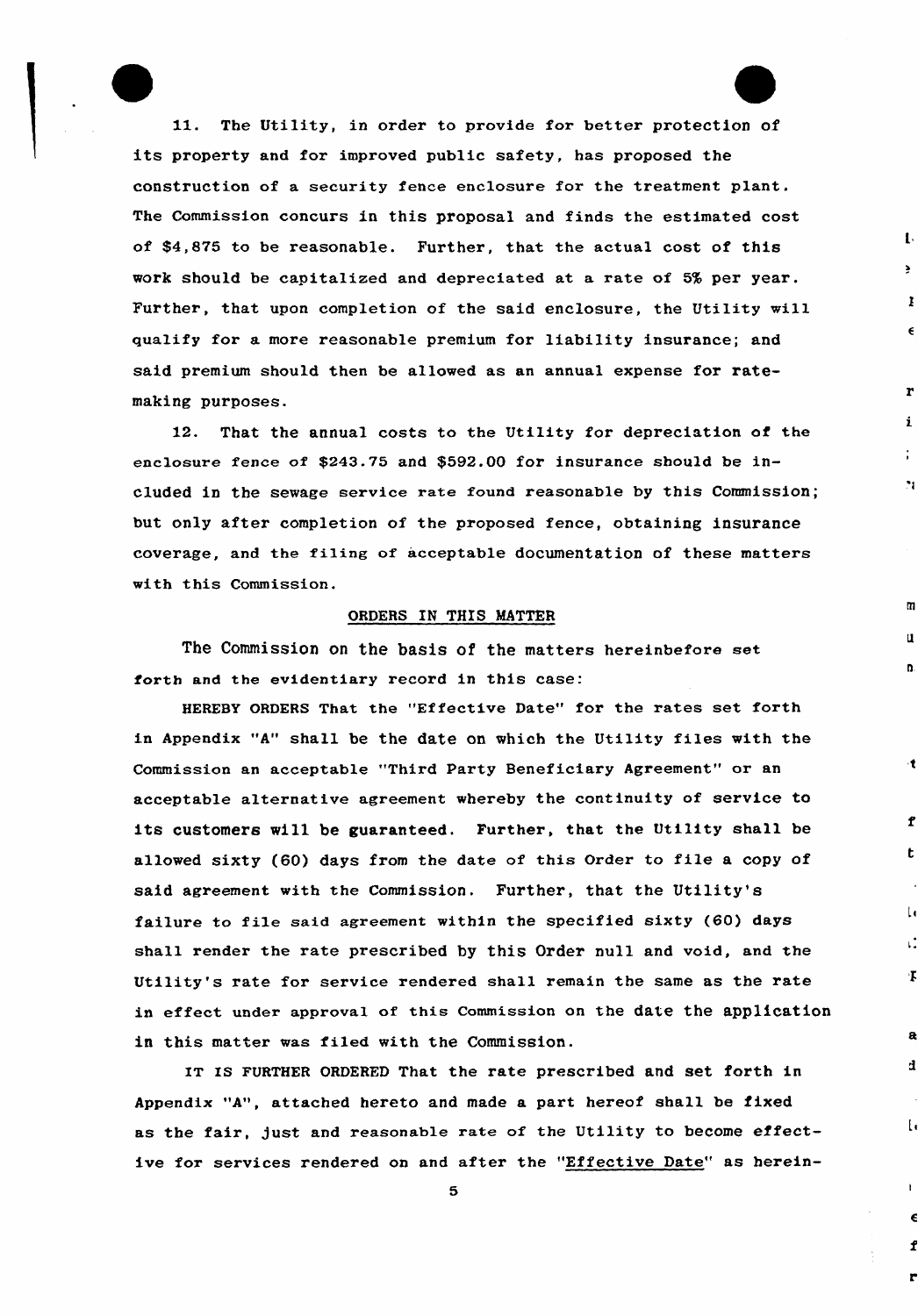before prescribed.

IT IS FURTHER ORDERED That the rate sought by the Applicant be and the same is hereby denied.

IT IS FURTHER ORDERED That the Utility shall, in accordance with finding number 6 of this Order, make refunds to all parties from which excess monies were co11ected by means of its \$8.00 mOnthly rate. Said refund shall be in accordance with KRS 278.190 (4). Further, that a plan and schedule for said refund be submitted to the Commission within thirty (30) days of the date of this Order and a certificate of compliance, stating that all refunds have been made, filed with this Commission within thirty ( 30) days of completion of said refund.

IT IS FURTHER ORDERED That satisfactory completion of the proposed enclosure fence for the treatment plant and the obtaining of insurance on Utility property" as set forth in the record in this matter shall qualify the Utility for an additional rate adjustment of \$0.70 per month per customer as set forth in Appendix "A", attached hereto and made a part hexeof. Further, that the effective date for the said adjustment shall be the date the Utility provides acceptable documentation of qualification for this adjustment to this Commission.

IT IS FURTHER ORDERED That the applicant shall file with the Commission, within thirty (30) days of the "Effective Date" as hereinbefore prescribed, its revised tariff sheets setting forth the rate shown in Appendix "A". Further, that a copy of the Applicant's "Rules and Regulations" for providing service to its customers shall be filed with said tariff sheets.

6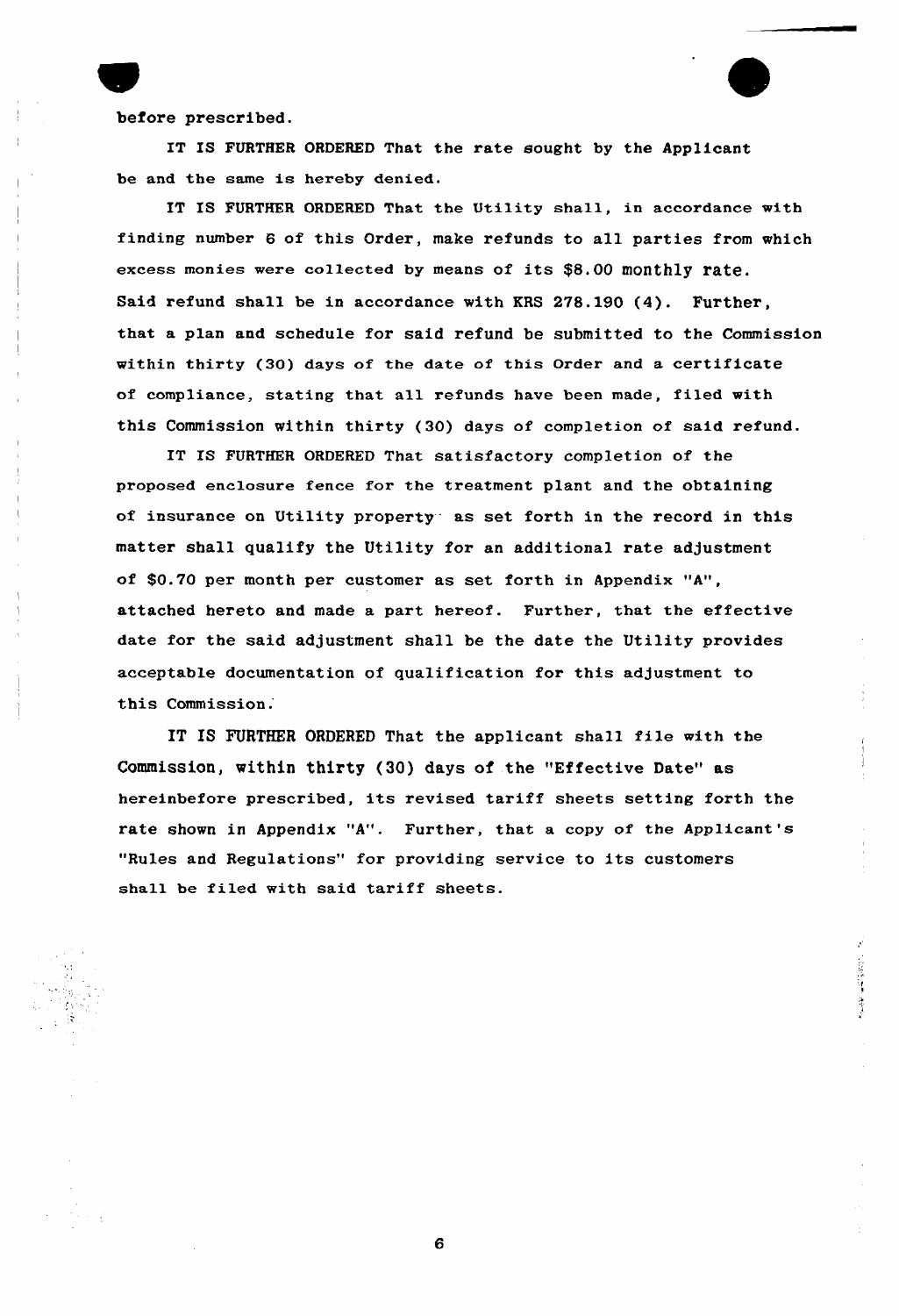

Done at Frankfort, Kentucky, this 30th day of May, 1980.

UTILITY REGULATORY COMMISSION

Chairman

Vice Chairman

Mary Roy Ceten

ATTEST:

 $\ddot{\cdot}$ 

Secretary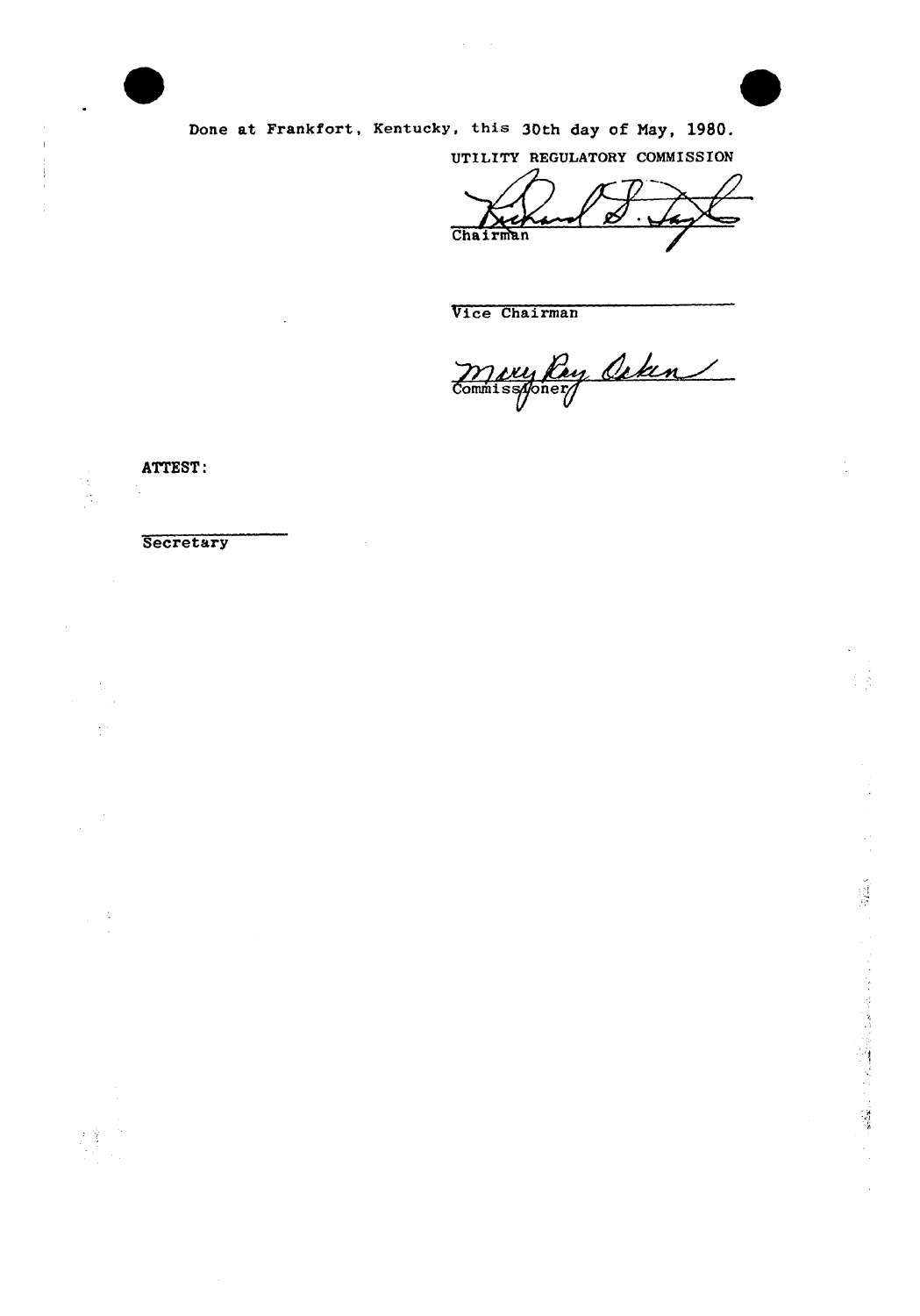## APPENDIX "A"

## APPENDIX TO AN ORDER OF THE UTILITY REGULATORY COMMISSION IN CASE NO. 7659 DATED NAY 30, 1980.

The following rates are prescribed fox sewage disposal services rendered to all residential customers served by the Angle and Begley Development, Inc. in Madison County, Kentucky:

| Type of Service Provided  | Monthly Rate         |
|---------------------------|----------------------|
| Single-Family Residential | \$9.60 Per Residence |

The following rate will be applicable after completicn of the pxoposed enclosure fence, obtaining insurance on the Utility property, and the filing of acceptable documentation thereof, with this Commission.

| Type of Service Provided  | Monthly Rate          |
|---------------------------|-----------------------|
| Single-Family Residential | \$10.30 Per Residence |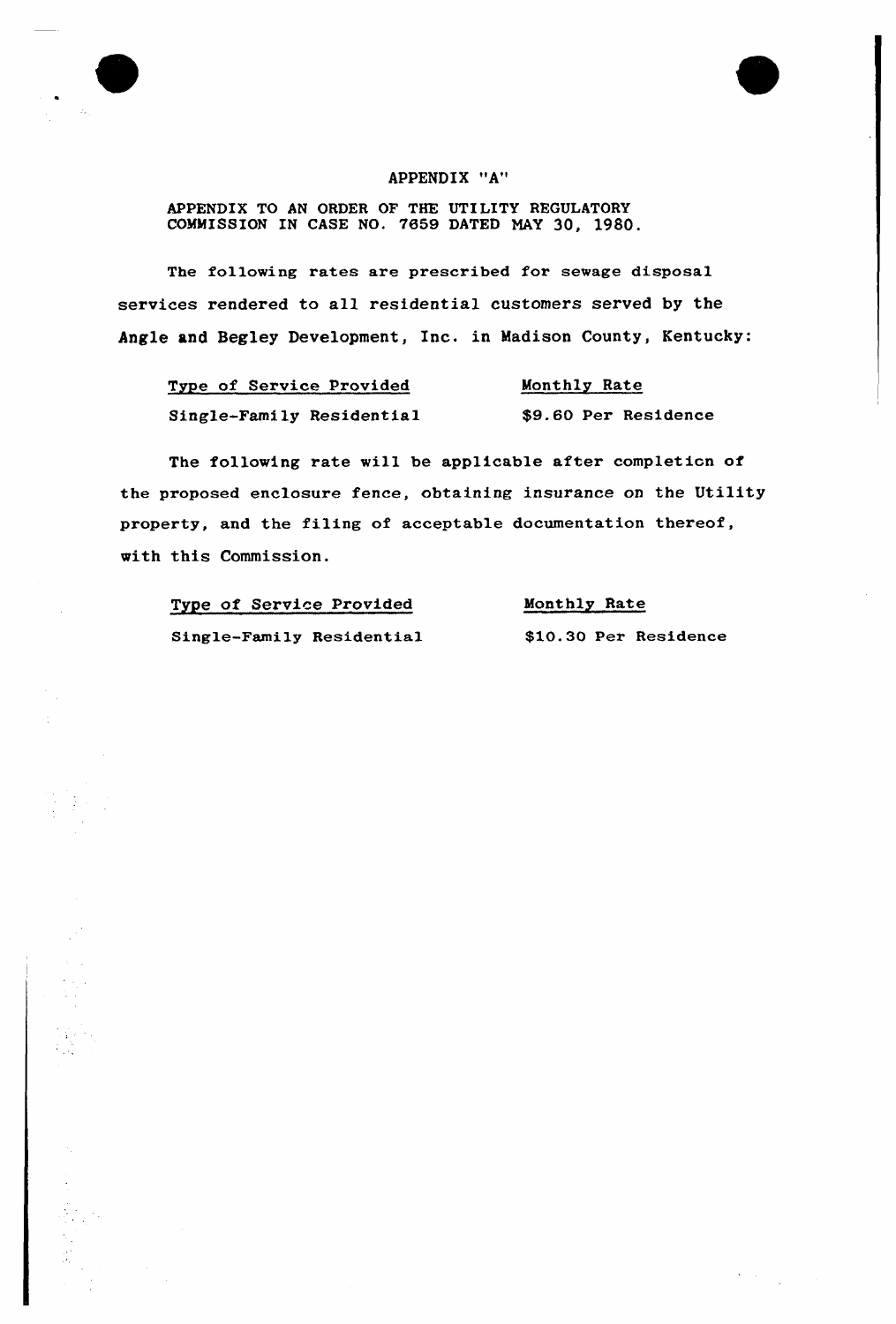

#### APPENDIX "8"

APPENDIX TO AN ORDER OF THE UTILITY REGULATORY COMMISSION IN CASE NO. 7659 DATED MAY 30, 1980.

<sup>A</sup> listing of cases and decisions that substantiate finding number 5

- {1) 28 U.S.C. s 362(c) (1976). Dealing with the Basis to Corporations in Reorganization. It states in part that propexty contributed by nonstockholders to a corporation has a zero basis.
- (2) Easter v. C.I.R., 338 F.2d <sup>968</sup> (4th Cir. 1964). Taxpayers are not allowed to recoup, by means of depreciation deductions, an investment in depreciable assets made by a stranger.
- (3) Martigney Creek Sewer Co., (Mo. Pub. Serv. Comm., Case No. 17,117) (November 26, 1971). For rate making purposes a sever company should not be al1owed to treat depreciation on contributed plant as an operating expense.
- (4) Re Incline Village General Improv. Dist., I 6 <sup>S</sup> 558, I 6 <sup>S</sup> 559, (Nev. Pub. Serv. Comm., May 14, 1970). Where a general improvement district sought to increase water rates, the Commission could not considex depreciation expense on the district's p1ant because all of the plant had been contributed by members of the district.
- (5) Princess Anne Utilities Corp. v. Vixginia ex. xel. State Corp. Commission, 179 SE 2d 714, (Va. 1971). <sup>A</sup> depreciation allowance on contributions in aid of construction was not allowed to a sever company operating in a state following the "original cost" rule in determining rate base because the company made no investment in the propexty, and had nothing to recover by depreciating the donated property.